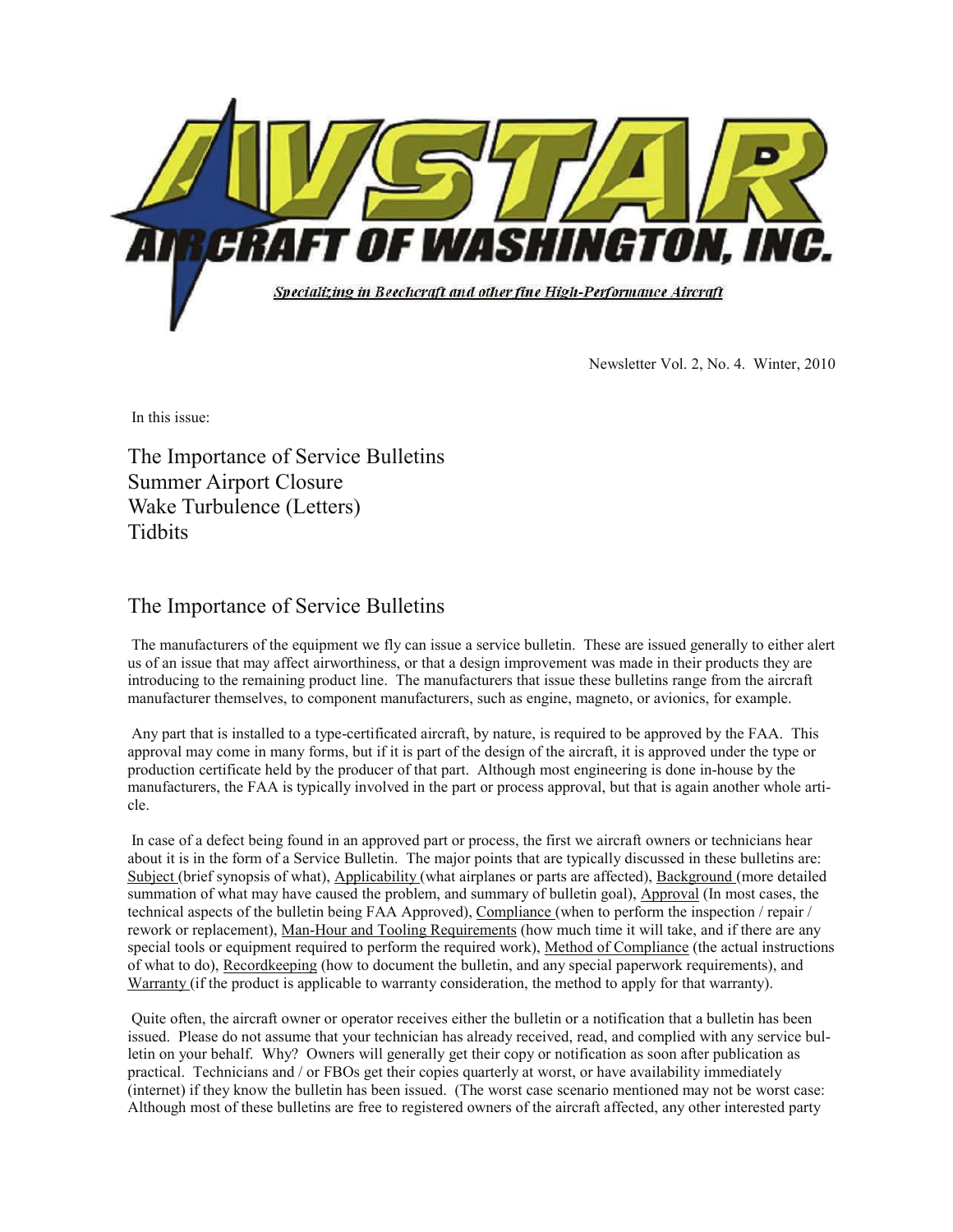must generally subscribe to a service to get these bulletins. If your technician doesn't subscribe, he may not know. That said, a number of the manufacturers do place them in a public section of their websites, if only for a limited amount of time, so the information is generally available.)

 OK, so you have received this bulletin in your mail box. What to do with it? Perhaps just stick it on that clipboard with the list of squawks accumulating since the last annual? No, let's find out if this is important!

Now then, reading glasses on:

- Subject: Mandatory frammlefitzer inspection on certain Gerwin equipped XS flap transducers. *Well, mandatory tells me who ever wrote this thinks it's kind of important. If it said optional, or suggested, I might not be as concerned, but would read it anyway. And I think my flap transducer is an XS, but don't know if it's a Gerwin or a Homelywell...*
- Applicability: All aircraft equipped with XS flap transducers incorporating Gerwin part number 23-4 circuit with serial numbers 4-56001 to 4-59038, inclusive. Also applied to spare parts stock (not installed to aircraft). *OK, where are my log books? Here they are. Hmmm., no mention of any work in this area, so I still don't know... I could call my A&P, but if they haven't worked on it, they probably don't know either.*
- Background: XS Corporation has determined a probable manufacturing defect on flap transducers produced in August of 1927. This defect can contribute to a false indication of the flap position on PFD (Primary Flight Displays) marketed under the "Kollsman" brand name. The actions described in this service bulletin are intended to inspect the flap transducers for this unsafe condition, and provide instructions to repair any unsafe condition found. *Gee, XS Corporation is really looking out for my safety. Sounds like I'd better find out more!*
- Approval: Technical aspects of this bulletin are FAA Approved. An Airworthiness Directive (AD Note) has been requested on the subject matter contained in this bulletin. *Glad they are telling us to do this legally. If they are requesting an AD, must be real serious!*
- Compliance: Recommended within 10 flight hours, required before 12 calendar months of date of issuance of this bulletin. *Wait a minute - they want it done in 10 hours, but will give us a year? How serious can this be?*
- Man Hour and Tooling: Inspection: Up to 2 hours. If repair is required, add 1 minute. This is based upon a knowledgeable technician equipped with proper tooling. Variations are allowed to compensate for additional equipment not part of original certification. If any complications or additional conditions are found during accomplishment with this service bulletin, call 1-999-876-5432. *Sounds like it will need to go to the shop and at least be inspected to see if a repair is required.*
- Method of Compliance: Gain access to the XS flap transducer. This is usually located on the inboard end of the outboard flap in the cruise position (See Service Manual XS-SM for details of disassembly, inspection, reassembly, and rigging). Inspect the data plate on the bottom of the unit for serial number and confirm applicability. If this bulletin is not applicable to unit due to serial number, close affected area and proceed to Recordkeeping. If the serial number is affected, remove the transducer from the aircraft, remove the cover and inspect the circuit board. If the visual Logo reads Homelywell, no action is required; reassemble, reinstall, rig per service manual, and proceed to Recordkeeping. If the visual Logo reads Gerwin, inspect the frammlefitzer for proper orientation per drawing XS-SM-DWG. Correct if necessary, re-torquing the nuts to 100 ft-lbs; reassemble, reinstall, rig per service manual, and proceed to Recordkeeping. *I'm in way over my head. Good thing I have a trusty technician to have look at this. A malfunctioning frammlefitzer is nothing to be messed around with!*
- Record Keeping: On all affected units, change serial number on data plate, adding a suffix "A" by metalstamping in minimum 1/8" high letter. Record method of compliance in aircraft log books. If required, also submit form XS-Form 1. *OK, log entry is easy. What's that form for?*
- Warranty: Normal warranty considerations will apply for any parts used in the inspection and repair as called out. Application must be made on form XS-Form1 and include aircraft and owner information, and time in service as indicated on the form. Rework of the XS flap transducer in accordance with these instructions will not extend the normal warranty period past the original 30 days or 5 uses.

 Although written tongue-in-cheek, the above scenario may help you in understanding what a service bulletin is. Now, how important is it? Well, if a symptom of failure is a PFD loosing information, I'd say it's pretty important. On the other hand, if a failure means the door won't lock properly from the outside, perhaps it can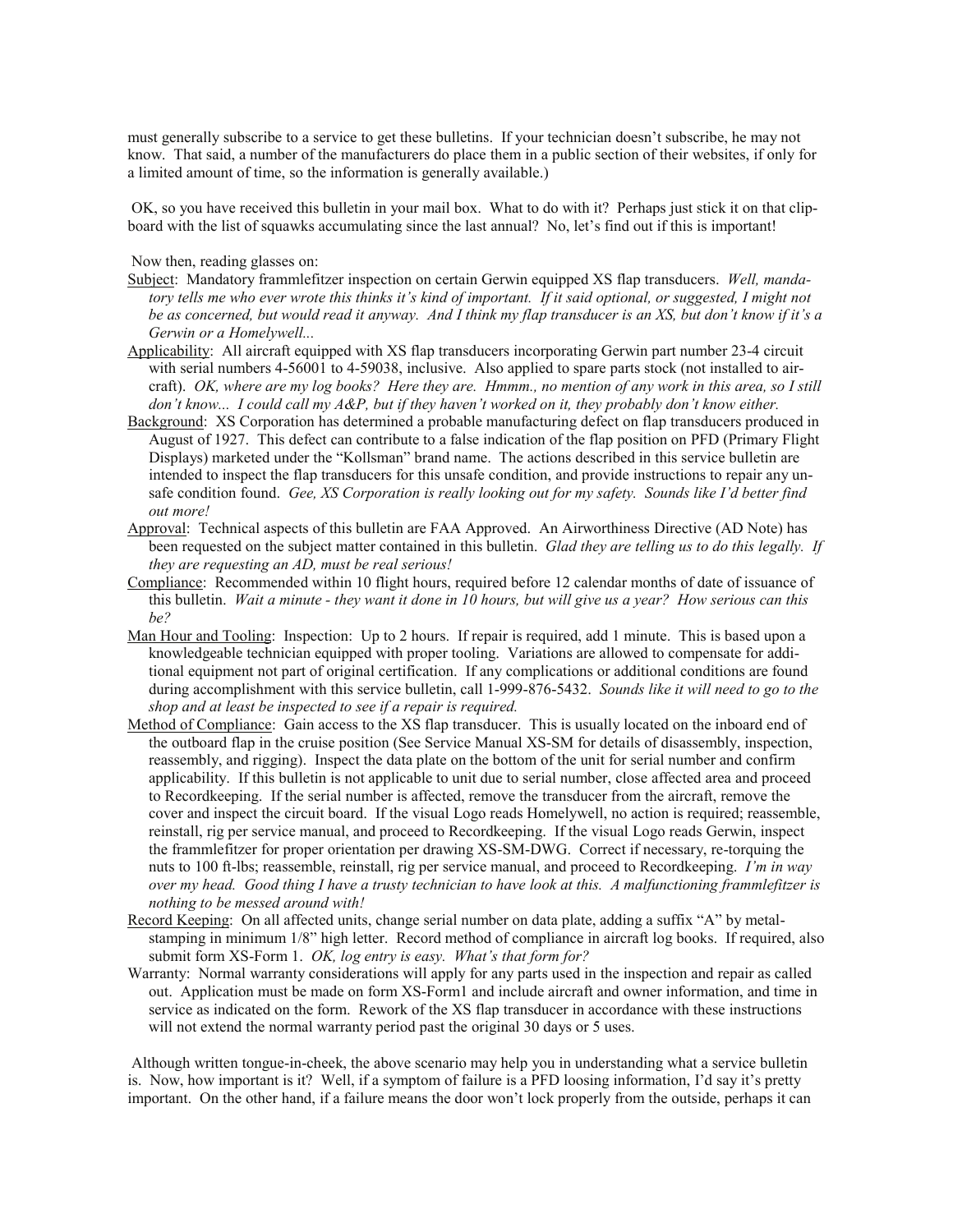be delayed or ignored. Notice they will often give you warranty information: If the inspection and / or repair can be paid by the manufacturer, then you really don't have a lot to loose by having it performed. Plus, if they had requested (from the FAA) an AD note, and they get one, chances are pretty good if you have already complied with the manufacturer's bulletin, all it will take to be in compliance with the AD is a log entry.

 On occasion, a recommended Service Bulletin can become the subject of an AD note. This may be due to the FAA thinking a subject is more important than the manufacturer, but when the paragraph about an AD being requested is present in a bulletin reading 'recommended', well, I'm not terribly impressed. (A certain Service Bulletin, then AD note, on circuit breaker switches comes to mind...)

 Are Service Bulletins mandatory? Lot's of gray area in here folks; the statements you are about to read come with a major disclaimer: Your situation may be different; these are generalizations.

• Part 91 (privately owned & operated) aircraft: No. If the subject matter becomes an AD, or if they are incorporated into an AD, then that answer turns to yes. Other factors may contribute to making a yes out of it, such as the insurance requirements of your aircraft, as well as your technicians own liability insurance. But those fall out of the 'regulatory no'.

• Commercial (for 'hire' aircraft, including but not limited to Part 135): Some times. (I know, lots of help here, eh?) Here it depends on (at least) three things I have identified: Type of component, operations specifications, and punctuation. It is pretty much understood that engines and props need to be overhauled according to manufacturers TBO requirements when carrying people for hire. But, that's not all; most Operations Specifications give a list of the items and associated manuals to be followed in the maintenance of these and possibly other components. Any more, service manuals tell us that service bulletins WILL be issued to supplement the manuals until the manual can be re-written, and quite often, Service Bulletins also include the wording that the bulletin needs to be inserted into the airworthiness limitations section of the maintenance manuals; therefore becoming part of the manuals.

 Confused yet? Let me close with this: I was reading an FAR concerning this subject a while back. FAR 135.421(a) has an interesting under-tone. The paper copy I was using for research had a misplaced comma. It was between the word "aircraft" and "engine", and frankly created a bit of an issue. Finally, this was settled by looking at the official copy (in the Federal Register, as published on-line), there was no comma, so no issue.

*If you have any question concerning applicability of an AD note or service bulletin, the friendly technicians at AVSTAR will be happy to help you sort out your situation. Just call 253-770-9964, or email to avstarair@att.net.*

## Summer 2010 Airport Closure

Our home airport, Pierce County—Thun Field (PLU) is getting a major overhaul of the runway this summer. Apparently there are several problems with the existing runway. To name a few, it doesn't conform to FAA standards due to width and radius of the intersecting aprons, as well as it slopes east to west 9 inches. There are a few other places our tax dollars will be spent out here, we'll touch on those in a few minutes.

I attended an informative meeting last week concerning how this will affect us. The nut-shell version is: airport closed for a day of preparation work, then the south 1600 feet closed for tear-out, re-grade, widen and pave of the first 1000 feet (21 days), close the entire runway again to rework the middle (14 days), then the north end will be reworked with the south end open (18 days). After that, the runway will be closed again for a day or so for striping, etc. This work is supposed to happen in the July to September range.

(NONE of this work will lead to any substantial increase in the usability of this airport. If and when 'they' ever decide we need an instrument approach (WAAS), will the 'conformity' rules be the same? Or, will we (taxpayers) have to fork out more \$\$ to re-conform the surface for that?)

Let's think about this, people: If there is going to be almost \$4 million dollars spent to conform the airport, where is the advantage?

 $\triangleright$  Our runway is north-south; prevailing winds are from the southwest. On landing, (in cross-wind conditions), upwind wing is typically held low, so that 9 inch slope is a benefit.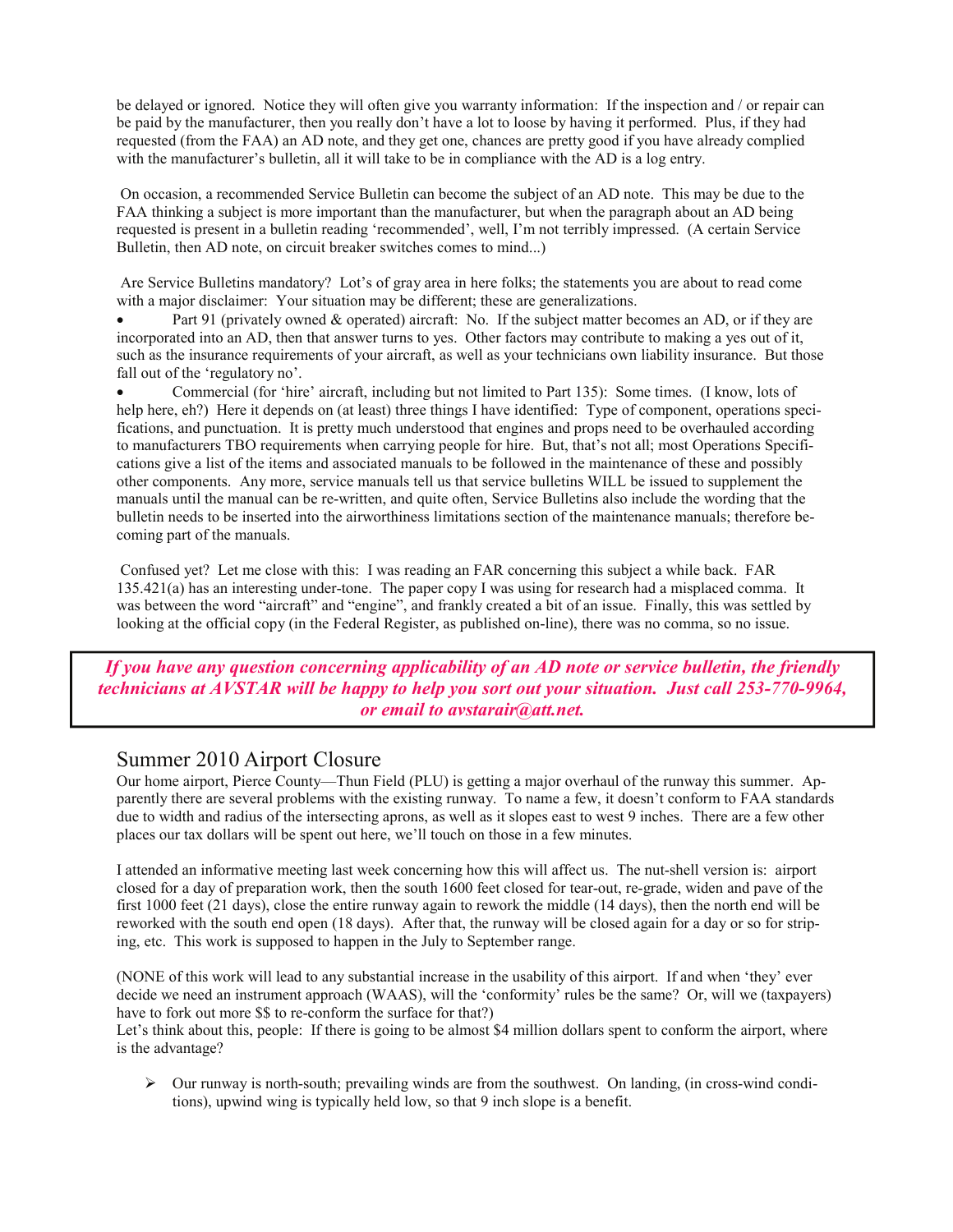- $\triangleright$  The idea of reducing the radius on the aprons and taxiway junctions is not in the advantage of safety (That's right folks, our radius's are too big...)
- $\triangleright$  Why do we need another 15 feet of width, when with no instrument approach, the type of aircraft that coexist here already will not change? *(Perhaps to allow cross-wind landing more of a crab approach...!)*

#### But wait; there's more!

We will also get an emergency backup generator. We already have one here, to power the runway lights and other safety items. As our county airport administrator told me, this one is for important stuff too, like the restaurant (emergency personnel need to eat), the fuel island (in a very abstract way, I can understand this one), the airport office building and a temporary emergency services trailer hook-up (I definitely have no problem with these), but also (get this - I'm really impressed) the 'big' FBO on the airport for use as *an emergency command center*. What? If the airport office building is equipped, plus a spot for an emergency services trailer, why does my competition benefit? (Mr. Administrator later told me emergency aircraft repairs may need to be made. If that's the case, where is the competitive bid process? Sounds to me like a 'buddy deal' so they can carry on 'business as usual' during the power outages that do occur.)

The *only* advantages I see to this whole proposal is the upgrading of airport lighting and tree removal.

What I don't see is a fiscally responsible approach to upgrading the airport that justifies the money spent and potential for lost revenue. For almost 8 weeks (if everything moves on schedule, keep in mind *this is a government project*) the airport will be severely restricted and closed on occasion. Without long term advantages to this program, I believe this to be a gross waste of our tax dollars and time. Let us not make the argument that this can be part of the other Washington's plan to put people back to work; I am well aware construction workers need to make a living, but so do us airport dwellers. There is no question I am pro-airport. However, I am most certainly not for spending money just because " if the FAA spends money here, now, it's another 20 years before the airport can close" (paraphrased from Mr. Administrator's closing remark.)

There is my 2-cents worth; I invite your opinions.

### Wake Turbulence (Letters)

As expected, the article of how to communicate with your shop about *Customer furnished parts* in the last issue created a bit of wake turbulence.

In one letter, *Greg* commented it's just not aircraft parts and technicians: "Being in the computer networking business we hope our customers buy computers from us too instead of Best Buy and then ask us to set it up and fix the problems created by their purchasing a machine that does not fit for them."

In another letter, *DM* has this to say: "I wanted to offer some constructive criticism. I can understand you getting angry when something happens that impacts your business negatively. But if you let your anger vent on your customers then those customers may not come back and you really don't want that to happen to your business."

I re-read that article, and don't see any anger in my words. My intent, and I believe result, was to help you (the aircraft owner) in understanding some of the limitations and conditions parts need to conform to, as well as some of the pitfalls customer furnished parts can create. Therefore, I gave reasons for discussing this situation with your technician first, rather than just placing him/her in a dubious position of accepting your parts as the only option.

As that piece was meant to be an introspective look for all (myself included), perhaps DM took exception to one or more of the examples; if that was the case, and I offended him or any other readers, you have my sincerest apology. As stated elsewhere, my desire is to make this newsletter interesting and informative.